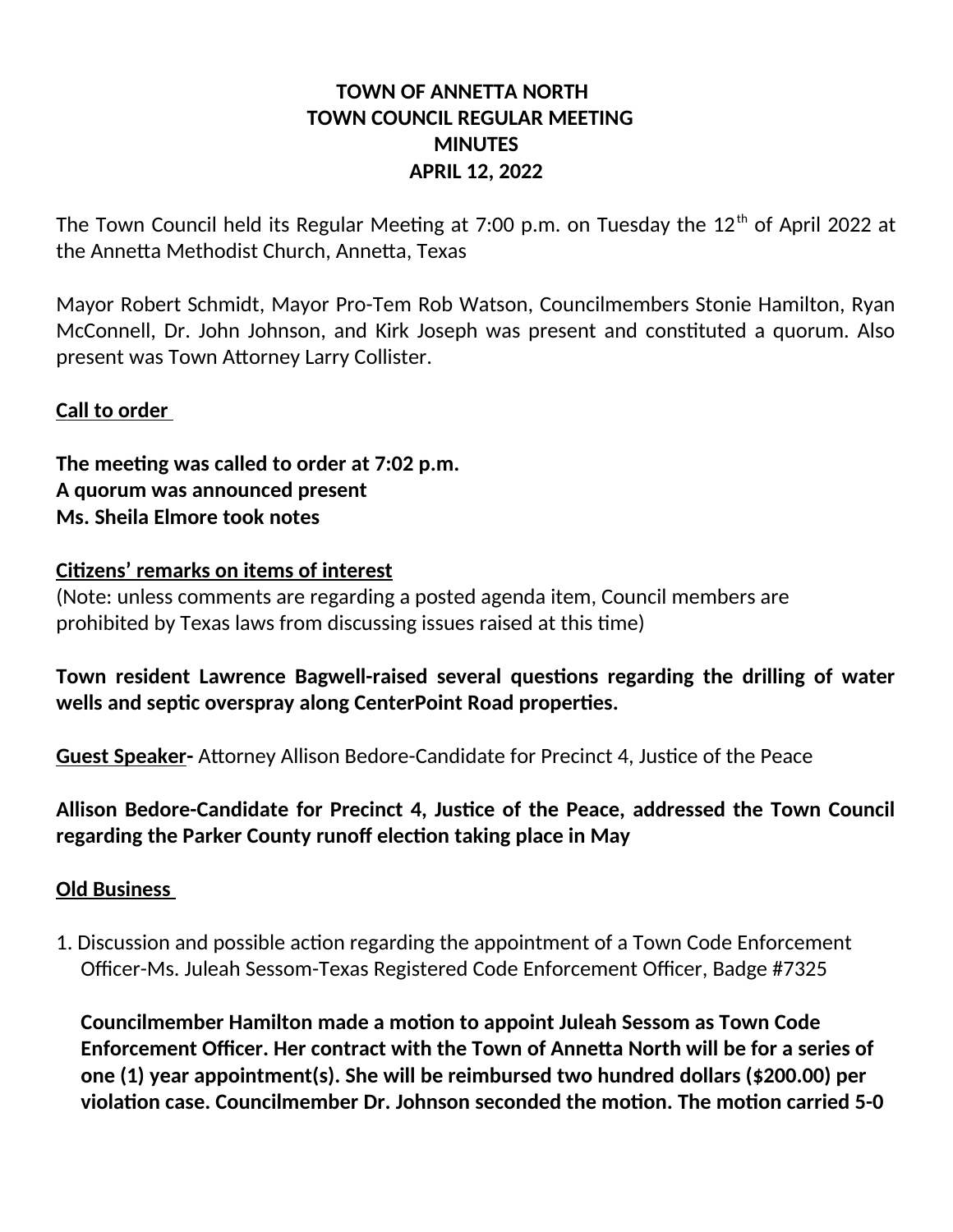2. **Public Hearing**/Discussion and possible action regarding a request for a Final Plat, Lots 1-21 & Lot X, Block 1, Creekside Estates an addition to the Town of Annetta North, Parker County, Texas being a 50.525-acre tract out of the J. Kelsey Survey, Abstract No. 781, Parker County, Texas (Ryan Pafford)

 **The public hearing opened at 7:29 pm. There was no one present to speak for or against this item. The public hearing closed at 7: 32 pm.**

 **Councilmember Dr. Johnson made a motion to approve the Creekside Estates final plat. Mayor Pro-Tem Watson seconded the motion. The motion carried 5-0** 

3. Discussion and possible action regarding a preliminary plat request from Dixon Woods Addition Phase 2 (Penn Peck)

 **After an extended discussion with Mr. Peck and members of the Town Council the plat application was found to be administratively Incomplete. There was no action taken on this item.**

4. Discussion and possible action on a request to build a new structure at 109 Dixon Road (Scott Harris)

 **The Town Council adjourned into executive session at 7:58 pm for consultation with the Town Attorney. The Town Council reconvened into open session at 8:06 pm**

**There was no action taken on this item.**

5. Discussion and possible action regarding the coronavirus state and local funds updated compliance and reporting guidance now available

 **The Town Council and the Town Attorney reviewed various options regarding the federal corona virus grant. The Town will continue to explore options prior to the late April grant filing deadline. There was no action taken on this item.**

6. Discussion and possible action regarding the roads and bridges in the Town of Annetta **North** 

 **The Town Council discussed the pros and cons of resurfacing all of Hillmont Road vs. making local repairs. Commissioner Dugan will be asked to evaluate the quality of the road and make a recommendation to the Council. There was no action taken on this item**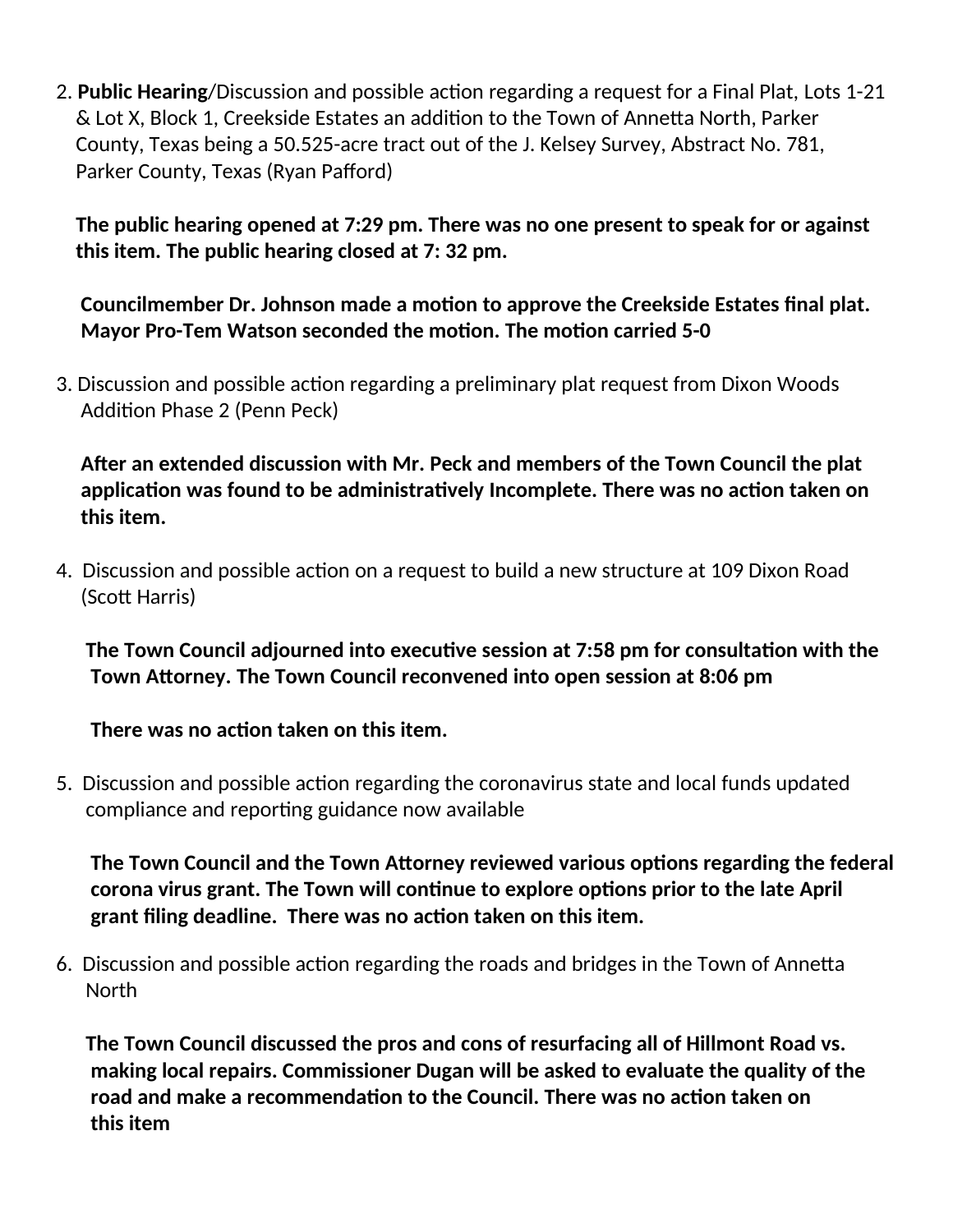7. Discussion and possible action regarding "Firewise" fire prevention program-update by Town Councilmember Ryan McConnell

 **Councilmember Ryan McConnell updated the Town Council regarding the "Firewise" fire Prevention program. He stated that he would contact Mr. Adam Turner- Wildland Urban Interface Specialist at Texas A&M Forest Service and ask him if he could be a guest speaker at the May 10 Town Council meeting.**

## **Items of Community Interest**

which include expressions of thanks, or condolence; information regarding holiday schedules; honorary recognitions of Town officials, employees or citizens; reminders about upcoming events sponsored by the Town or other entity imminent threats to the public health and safety

## **There were no items of Community Interest**

## **New Business**

1. Discussion and possible action regarding a preliminary plat at 716 Quail Ridge Road (Jeff & Amber Pengelly)

 **The preliminary plat after review remained administratively incorrect. There was no action taken on this item** 

2. Discussion and possible action regarding a proposed zoning change to increase the side boundary in R-2, R-4, R-6, and Agricultural from 25 feet to 40 feet

 **The Town Council discussed a proposed zoning change. There was no action taken on this item.**

3. Discussion regarding a proposal for the Town of Annetta North to participate in the FEMA flood insurance program

 **The Town Council discussed the Pros and Cons of participation in the FEMA flood insurance program. There was no action taken on this item.**

## **Approval of Consent Items**

- 1. Approval of minutes for March 8, 2022 RM
- 2. Approval of financials for March 2022
- 3. Approval of bills paid for April 2022